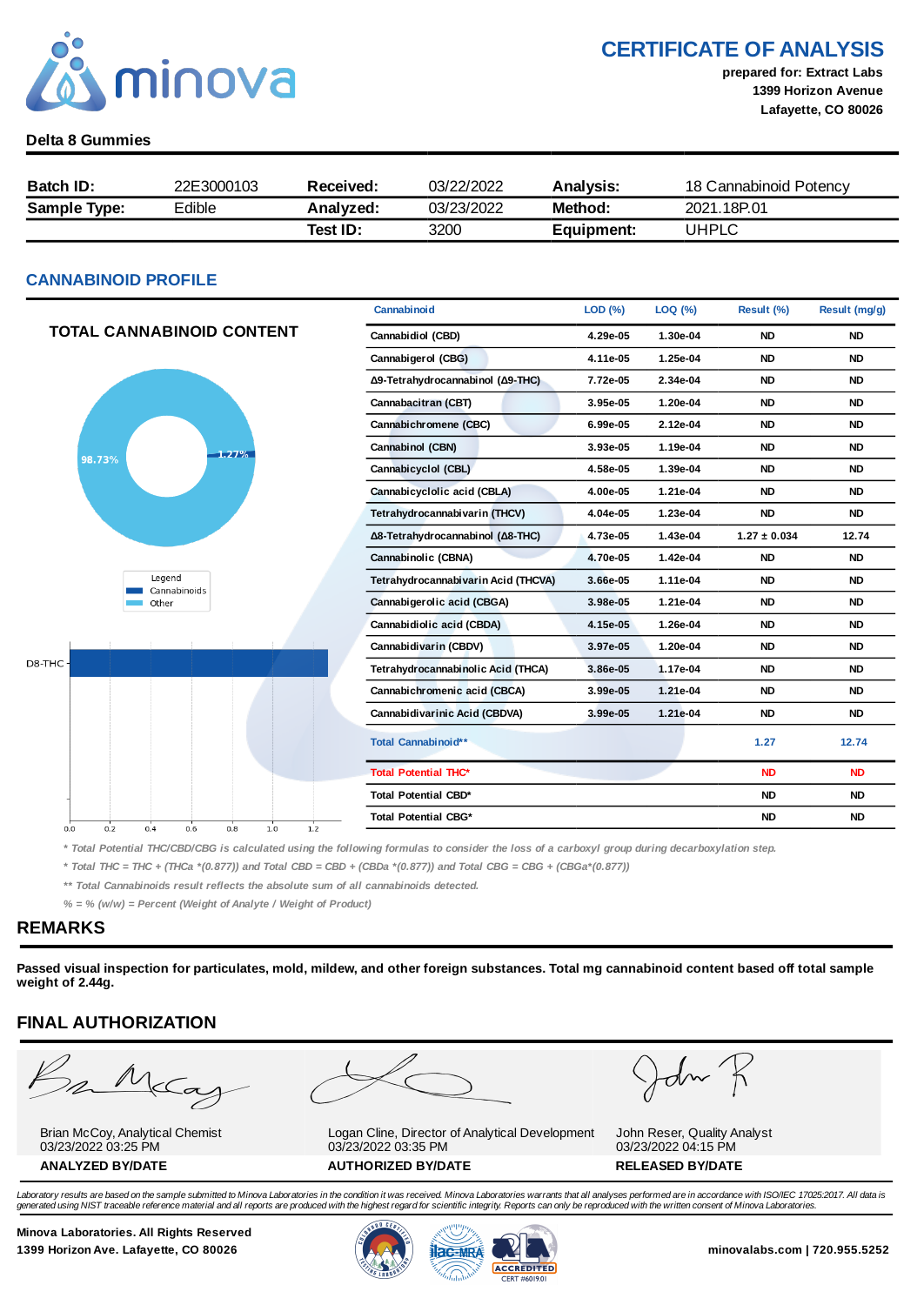

CERTIFICATE OF ANALYSIS

prepared for: Extract Labs 1399 Horizon Avenue Lafayette, CO 80026

### Delta 8 Gummies

| <b>Batch ID:</b>    | 22E3000103 | Received: | 03/22/2022 | Analysis:  | Residual Solvents |
|---------------------|------------|-----------|------------|------------|-------------------|
| <b>Sample Type:</b> | Edible     | Analyzed: | 03/24/2022 | Method:    | 2021.RS.01        |
|                     |            | Test ID:  | 3201       | Equipment: | <b>GCMS</b>       |

### RESIDUAL SOLVENTS

| <b>SOLVENT</b>           | <b>REPORTABLE RANGE</b> | <b>RESULT (ppm)</b> |
|--------------------------|-------------------------|---------------------|
| Acetone                  | $100 - 1000$            | *ND                 |
| <b>Acetonitrile</b>      | $100 - 1000$            | *ND                 |
| <b>Benzene</b>           | $0.2 - 4$               | *ND                 |
| <b>Butanes</b>           | $100 - 1000$            | *ND                 |
| <b>Ethanol</b>           | $100 - 1000$            | 513                 |
| <b>Ethyl Acetate</b>     | $100 - 1000$            | *ND                 |
| Heptane                  | $100 - 1000$            | *ND                 |
| <b>Hexanes</b>           | $6 - 120$               | *ND                 |
| <b>Isopropyl Alcohol</b> | $100 - 1000$            | *ND                 |
| Methanol                 | $100 - 1000$            | *ND                 |
| <b>Pentanes</b>          | $100 - 1000$            | *ND                 |
| Propane                  | $100 - 1000$            | *ND                 |
| <b>Toluene</b>           | $18 - 360$              | *ND                 |
| <b>Xylenes</b>           | 43 - 860                | *ND                 |

\*ND = Below Reportable Range

### REMARKS

Passed visual inspection for particulates, mold, mildew, and other foreign substances.

## FINAL AUTHORIZATION

mMcCa

Brian McCoy, Analytical Chemist 03/24/2022 11:58 AM

Logan Cline, Director of Analytical Development 03/24/2022 12:16 PM ANALYZED BY/DATE AUTHORIZED BY/DATE AUTHORIZED BY/DATE

John

John Reser, Quality Analyst 03/24/2022 12:20 PM

Laboratory results are based on the sample submitted to Minova Laboratories in the condition it was received. Minova Laboratories warrants that all analyses performed are in accordance with ISO/IEC 17025:2017. All data is generated using NIST traceable reference material and all reports are produced with the highest regard for scientific integrity. Reports can only be reproduced with the written consent of Minova Laboratories.

Minova Laboratories. All Rights Reserved 1399 Horizon Ave. Lafayette, CO 80026 **1300 Minovalabs.com | 720.955.5252** minovalabs.com | 720.955.5252